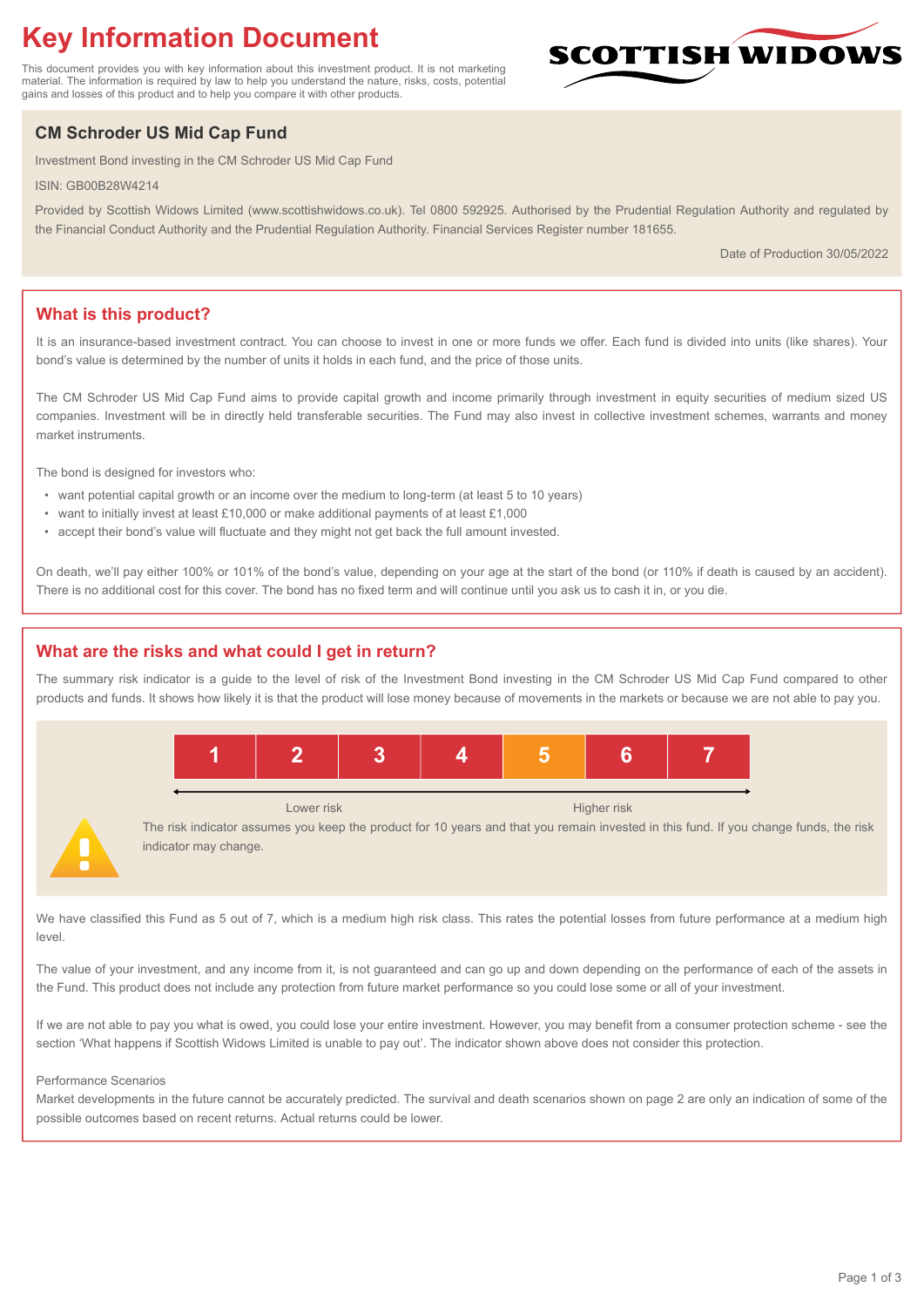

#### **What are the risks and what could I get in return? (continued)**

This table shows the money you could get back over the next 10 years, under different scenarios, assuming that you invest £10,000. The figures below assume no withdrawals are taken and do not allow for any Large Fund Bonus which may apply. The scenarios shown illustrate how your investment could perform. You can compare them with the scenarios of other products. The scenarios presented are an estimate of future performance based on evidence from the past on how the value of this investment varies, and are not an exact indicator. What you get will vary depending on how the market performs and how long you keep the investment. The stress scenario shows what you might get back in extreme market circumstances, and it does not take into account the situation where we are not able to pay you. The death scenario assumes investments perform in line with the moderate scenario.

The figures shown include all the costs of the product itself, but may not include all the costs that you pay to your adviser. The figures do not take into account your personal tax situation, which may also affect how much you get back. Before deciding to invest, you should read the Additional Information Document for more information on the risks and what you might get back. See page 2 for information on how the performance scenarios are calculated.

| <b>Investment £10,000</b> |                                                    |           |           |                                             |  |  |
|---------------------------|----------------------------------------------------|-----------|-----------|---------------------------------------------|--|--|
|                           | 1 year                                             |           | 5 years   | 10 years<br>(Recommended<br>holding period) |  |  |
| <b>Survival Scenarios</b> |                                                    |           |           |                                             |  |  |
| <b>Stress scenario</b>    | What you might get back after costs                | £897      | £3,551    | £2,133                                      |  |  |
|                           | Average return each year                           | $-91.03%$ | $-18.70%$ | $-14.32%$                                   |  |  |
| Unfavourable scenario     | What you might get back after costs                | £7,810    | £6,397    | £5,925                                      |  |  |
|                           | Average return each year                           | $-21.90%$ | $-8.55%$  | $-5.10%$                                    |  |  |
| Moderate scenario         | What you might get back after costs                | £10,337   | £11,949   | £14,322                                     |  |  |
|                           | Average return each year                           | 3.37%     | 3.63%     | 3.66%                                       |  |  |
| Favourable scenario       | What you might get back after costs                | £13,595   | £22,177   | £34,398                                     |  |  |
| Average return each year  |                                                    | 35.95%    | 17.27%    | 13.15%                                      |  |  |
| <b>Death scenarios</b>    |                                                    |           |           |                                             |  |  |
| Insured event             | What your beneficiaries might get back after costs | £10,440   | £12,069   | £14,465                                     |  |  |

#### **What happens if Scottish Widows is unable to pay out?**

Your Plan is fully covered by the Financial Services Compensation Scheme. More information about compensation arrangements is available from the Financial Services Compensation Scheme, who can be contacted on 0800 678 1100 or 0207 741 4100 or via their website at www.fscs.org.uk

# **What are the costs?**

The Reduction in Yield (RIY) shows what impact the total costs you pay will have on the investment return you might get. The total costs take into account one-off, ongoing and incidental costs. The amounts shown here are the cumulative costs of the product itself, for three different holding periods. The monetary figures shown assume you invest £10,000 and investments perform in line with the moderate scenario. The figures are estimates and may change in the future. The person selling you or advising you about this product may charge you other costs. If so, this person will provide you with information about these costs, and show you the impact that all costs will have on your investment over time.

| Investment £10,000              |                             |                              |                            |  |  |  |
|---------------------------------|-----------------------------|------------------------------|----------------------------|--|--|--|
| <b>Scenarios</b>                | If you cash in after 1 year | If you cash in after 5 years | If you cash in at 10 years |  |  |  |
| Total costs                     | £276                        | £1,213                       | £2,460                     |  |  |  |
| Impact on return (RIY) per year | 2.71%                       | 2.30%                        | 2.24%                      |  |  |  |